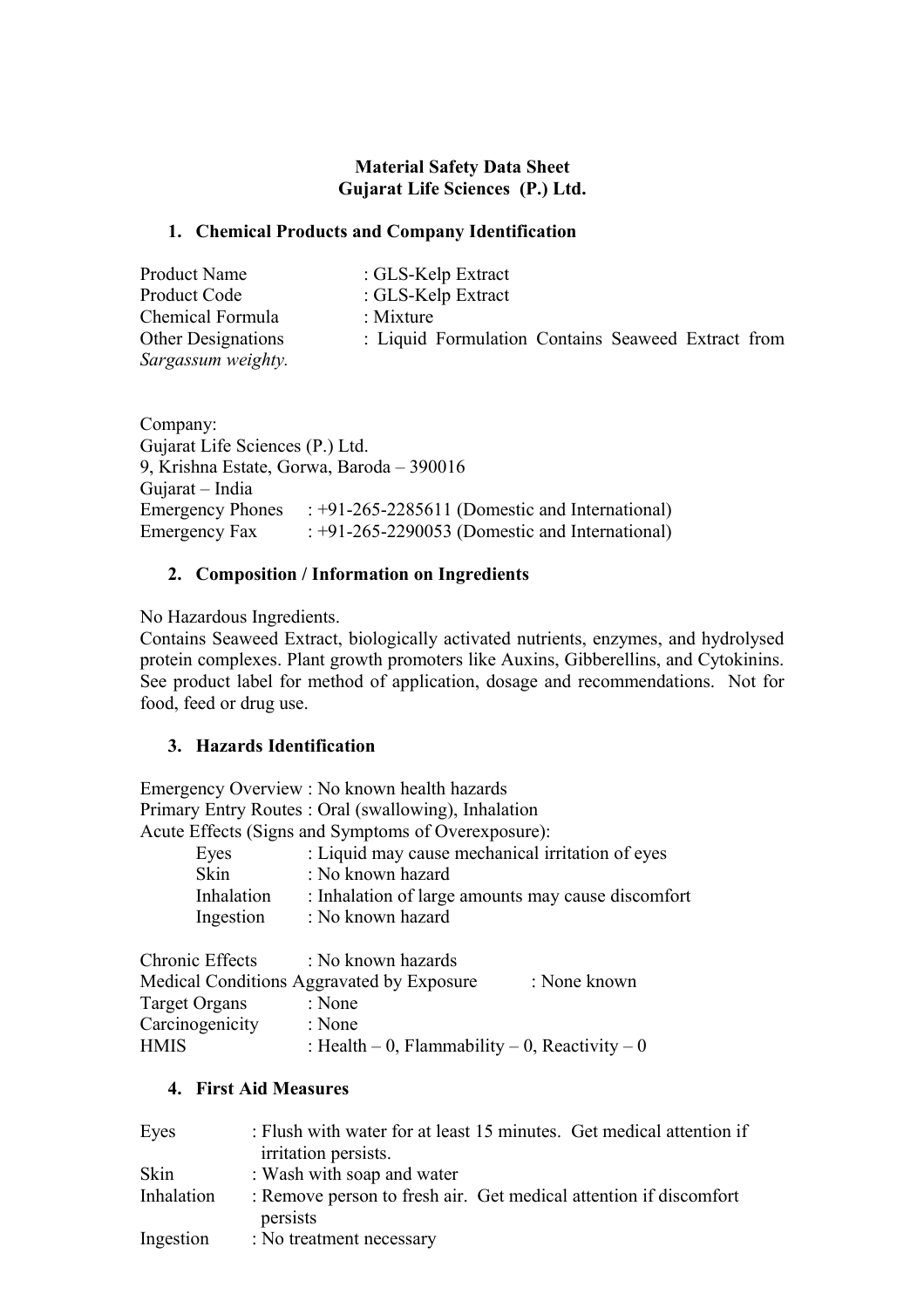# **5. Fire Fighting Measures**

| <b>Flash Point</b><br>Auto ignition Temperature<br><b>Explosive Limits</b><br><b>Extinguishing Media</b><br>Unusual Fire or Explosive Hazards<br>Fire Fighting Instructions | : None<br>: Not Applicable<br>: LEL: Not Applicable<br><b>UEL: Not Applicable</b><br>: Use media suitable for<br>surrounding fire<br>: Not Known<br>: No special requirement |
|-----------------------------------------------------------------------------------------------------------------------------------------------------------------------------|------------------------------------------------------------------------------------------------------------------------------------------------------------------------------|
| <b>6. Accidental Release Measures</b>                                                                                                                                       |                                                                                                                                                                              |
| Large Spill / Leak Procedure<br>Small Spills                                                                                                                                | : Contain spill and recover for use<br>or disposal<br>: Flush area with water                                                                                                |
| 7. Storage and handling                                                                                                                                                     |                                                                                                                                                                              |
| <b>Storage Requirements</b>                                                                                                                                                 | : Store in original container in<br>clean, cool and dry place. Use<br>before expiration date printed on<br>package                                                           |
| <b>Handling Precautions</b>                                                                                                                                                 | : No special handling requirements.<br>Follow normal hygienic and<br>housekeeping standards for<br>agricultural products                                                     |
| <b>Exposure Control / Personal Protection</b><br>8.                                                                                                                         |                                                                                                                                                                              |

| Ventilation                     | : Special ventilation is not required |
|---------------------------------|---------------------------------------|
| Protective Clothing / Equipment | : No special requirement              |
| Respirator                      | : Not required                        |
| <b>Contaminated Equipment</b>   | : Clean with soap and water           |
| Comments                        | : Practice general personal hygiene   |
|                                 | after using this product. Wash        |
|                                 | hands with soap and water before      |
|                                 | eating, drinking or smoking.          |
|                                 |                                       |

# **9. Physical and Chemical Properties**

| <b>Physical State</b> | : Liquid                            |
|-----------------------|-------------------------------------|
| Colour                | : Pale Yellow to dark (Translucent) |
| Odour                 | $:$ Mild                            |
| Water Solubility      | : Soluble                           |
| % Volatile volume     | : Not determined                    |
| Specific Gravity      | $\cdot$ 1                           |
| Vapour Pressure       | : Not determined                    |
| Vapour Density        | : Not determined                    |
| pH                    | $: 6.5 - 7.0$                       |
| <b>Melting Point</b>  | : Not Determined                    |
| <b>Boiling Point</b>  | : $100^{\circ}$ C                   |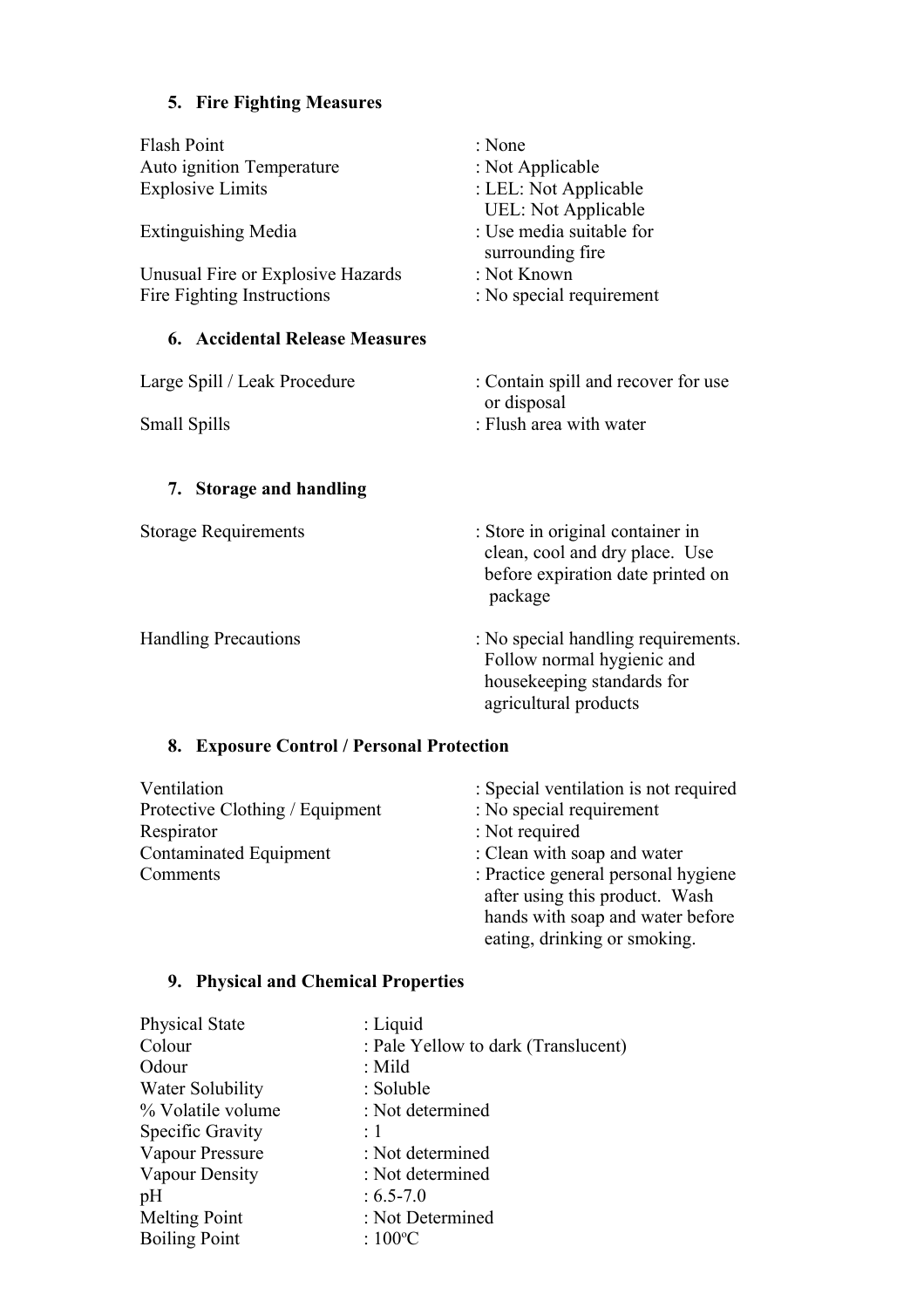# Freezing Point :4<sup>o</sup>C **10. Stability and Reactivity**

| Stability                           | : Stable                    |
|-------------------------------------|-----------------------------|
| Conditions to avoid                 | : None                      |
| Hazardous Polymerization            | $\therefore$ Will not occur |
| Chemical Incompatibilities          | : As recommended on label   |
| Hazardous products of decomposition | : None                      |

#### **11. Toxicological Information**

| : Non-irritating        |
|-------------------------|
| : None                  |
| : None                  |
| : None                  |
| : Non-irritating        |
| : Not a skin sensitizer |
|                         |

#### **12. Ecological Information**

The product contains non-pathogenic, non-hazardous and non-toxic, naturally occurring constituents and is biodegradable.

#### **13. Disposal Consideration**

Disposal: Small amounts of the product which cannot be used according to the label instructions may be disposed off in a landfill

RCRA Waste Status: This product is not regulated as a hazardous waste. State and local regulation may affect the disposal of this product. Consult your state, local or provincial environmental agency for disposal of waste other than by use accordingly to instructions.

#### **14. Transport Information**

|                     | Transportation Data : This product is not regulated as a hazardous material for all |
|---------------------|-------------------------------------------------------------------------------------|
|                     | modes of transportation                                                             |
| <b>Hazard Class</b> | : Not Applicable                                                                    |
| ID No               | : Not Applicable                                                                    |

#### **15. Regulatory Information**

| <b>TSCA</b>                       | : All components of this product are |
|-----------------------------------|--------------------------------------|
|                                   | listed on TSCA Inventory             |
| SARA Section 313                  | : Contains no reportable components  |
| <b>OSHA Hazard Classification</b> | : Non Hazardous                      |
| Proposition 65                    | : Contains no components subject to  |
|                                   | warning requirement                  |

WHMIS / Controlled Products Regulations : This products has been classified in accordance with the hazard criteria of the CPR and this MSDS contains all of the information required by the CPR